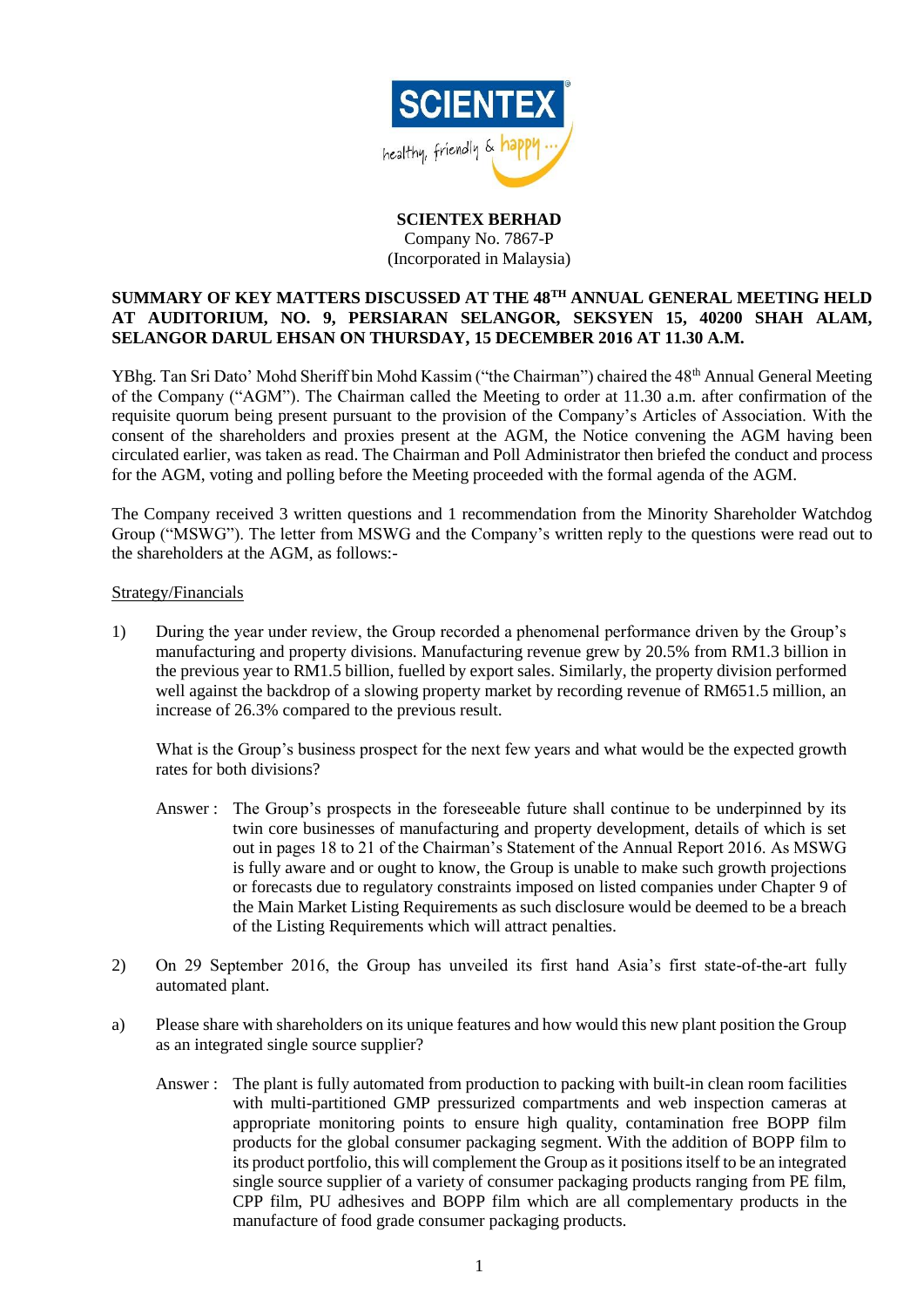- b) What is the targeted capacity utilization for the fully automated plant in the coming years?
	- Answer : The plant has commissioned its first line in September 2016 and has recently commissioned its second line in December 2016 to give a combined production capacity of 60,000 MT per annum. The Group targets to achieve full production capacity in 2 years' time as it ramps up its production and expand its sales globally.

#### 3) Property Development

As mentioned in the Chairman's Statement (page 19 of the Annual Report 2016), for the property division, the Group has continued to surpass expectations and its project launches have been well received. The Group encouraged by the response shown and will continue to add and increase its land banks.

- a) Please update on the current take-up rate of the Group's projects.
	- Answer : The Group's projects are focused on the affordable housing segment which generally has been well received by the public as judged from the various phases of launch, with an overall take up rate of approximately 90% of its international units being sold within the first 6 months from their respective launches.
- b) How many acres of development land does the Group currently has and how long would it take the Group to sustain the development if the landbank is not further increased? At what price and condition the Group would consider any land is reasonably priced?
	- Answer : The Group currently has a total landbank of approximately 2,300 acres which has varying stages of on-going development projects which would keep the Group busy over the next 8 to 10 years. The Group will continue to source for reasonably priced new landbanks which land cost forms approximately 10 to 20 % of the total GDV of the proposed development.
- c) Which project will be launched in the next 12 months and how would the Group address the current low sentiment and issues faced in the property segment?
	- Answer : The Group has taken cognizance of the current property slowdown particularly in Johor which has mainly affected the high end luxury homes market. As for the Group, it remains focused on the affordable housing segment as demand in this market segment remains resilient. As such, and for the next 12 months, the Group will continue with its existing projects with preparations for the conduct of new launches focused on this affordable housing segment.

### Corporate Governance

MSWG is promoting high standards of corporate governance best practices in PLCs. In this regard, MSWG hope the Board would look into the issue of independent directors who have served for more than 9 years in the Board's succession planning.

Answer : The Board is of the opinion that its current serving directors, which consists of a good mix of skills, knowledge, competency and experience, has functioned and served the Group well as can be seen in the results achieved by the Group over the past few years. The Board sees no valid reason to make unnecessary changes but will continue to ensure that any mandatory requirements in compliance with the provisions of the Main Market Listing Requirements shall be adhered to.

On behalf of the Board, the Chairman thanked MSWG for raising the questions in the interest of all parties.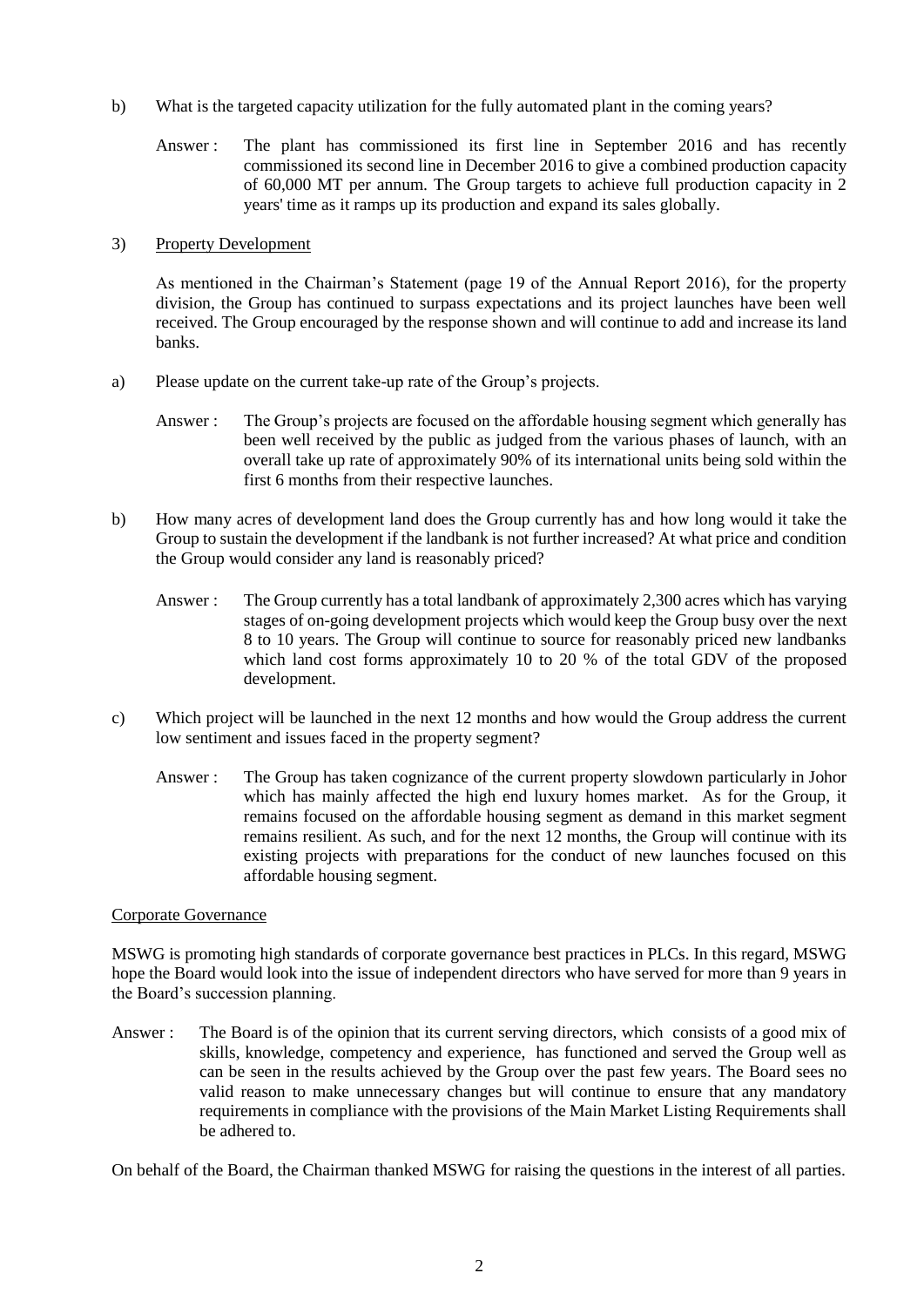In additional to the questions from MSWG, some shareholders raised questions on the following key matters:-

- 1. The continuous growth of the Company and the consistency of dividend payout to which the reply was that the Company had adopted a dividend policy of paying out at least 30% of the Group's annual net profit and this policy would continue as management sought to manage its balance sheet with the Group's gearing ratio to be maintained between 0.2 to 0.5 times, depending on the prevailing business environment and market conditions.
- 2. The Group's main business and operation strategy, the impact of a slowdown in the local property market, the impact of foreign currency and interest rate fluctuations to which it was replied that the Group was driven by its twin core businesses of manufacturing and property development and that for its manufacturing business, the Group had grown from 6 factories in 2013 to 13 factories todate whilst its property development business had seen its development expansion from an approximately 1,000 acres land located in Pasir Gudang to a total of 11 development projects at Johor, Melaka and Ipoh over 20 years, and this would continue to grow subject to the prevailing business environment.
- 3. The impact of foreign currency changes particularly the USD and the recent Bank Negara ruling to which the reply was that the Group in fact benefitted from the strengthening of the USD due to its export sales proceeds which were mainly denominated in USD. The Group supported Bank Negara's ruling in its efforts to stabilise the foreign currency fluctuation which in return, may help to enhance market confidence and bring greater stability to the economy of the country.
- 4. The impact of raw material prices on profit margins of the Group's manufacturing segment to which it was explained that raw materials used mainly in the Group's manufacturing process was resins which prices fluctuated marginally compared to crude oil prices movements and the selling prices of the Group's manufacturing products would be adjusted accordingly in line with raw material costs.
- 5. The impact of the weakening local property market of which it was stated that notwithstanding the same, the demand for the Group's affordable products remained resilient with revenue for the Group's property segment achieving RM651.5 million for the financial year 2016. Subject to any unforeseen circumstances, demand for the Group's affordable products was expected to remain sustainable.
- 6. The investment in Scientex Phoenix, LLC would see an initial investment of USD25 million and it would be increased progressively depending on the prevailing business and market conditions whereby increases in production capacity to meet the growing world demand for stretch film, especially in the American market which demand is estimated at approximately 1 million metric tons per annum.
- 7. With regards to the contributions from the newly acquired Mondi Ipoh Sdn Bhd to the Group's result, it was replied that the total capacity of Mondi Ipoh Sdn Bhd (now known as Scientex Great Wall (Ipoh) Sdn Bhd) was approximately 14,000 tons per annum and the Group was in the midst of expanding its production capacity from approximately 1,200 tons per month to 2,000 tons per month.
- 8. The Group's global market share for stretch film products was estimated at approximately 3% of the world market. As for its consumer packaging products, the Group contributed sales of approximately USD150 million to USD200 million out of the world market sales of approximately USD80 billion. The Group is also the largest manufacturer of PP strapping band in Asia. However, in general, the Group's products have a relatively small market share compared to the huge world market demand.
- 9. The Group's expansion on its manufacturing segment to which it was informed that in addition to the recent formation of a stretch film plant in US, the Group had also invested approximately RM800 million tilldate to expand the production capacity of its consumer packaging plants since 2013 of which full production capacity was expected to be achieved in the next 2 years.